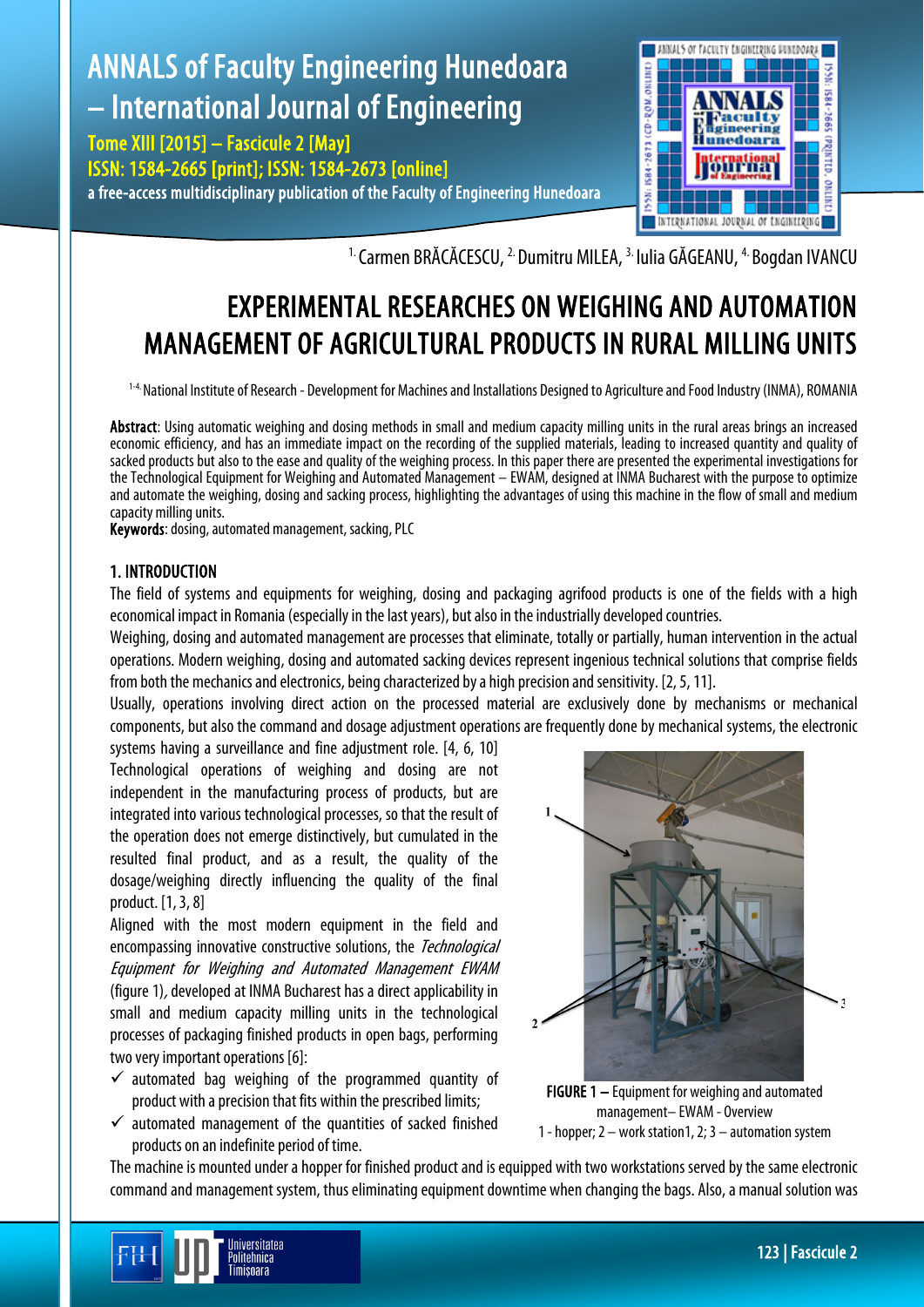chosen for attaching bags on the filling spout using an adjustable strap provided with a special lock, renouncing at the pneumatic attaching device that takes more time to change the bag and the equipping the unit with a compressed air installation, from this resulting additional investment costs.

The equipment can also be successfully integrated in the technological flows of units producing concentrated fodder or in other specific units that practice packaging granular or powdered product in bags.

# 2. MATERIAL AND METHOD

In figure 2 is presented the constructive scheme for Technological Equipment for Weighing and Automated Management EWAM.

The dosing group (pos.2) is the subassembly that performs the dosage of products that will be sacked.

The command and control of the dosing operations, weighing and recording the work parameters is made by the automation installation.



FIGURE 2 - Constructive scheme for the *Technological Equipment for* Weighing and Automated Management EWAM [2]

1. Support frame; 2- Dosing group; 3- Gearmotor holder 1; 4- Gearmotor holder 2; 5- Filling spout; 6- Bag fixing strap; 7- Bunker; 8- Gearmotor 1; 9- Gearmotor 2; 10-Tensometric dose.

In figure 3, the block scheme for the automation installation is presented.



FIGURE 3 - Block scheme for the automation installation [2]

The software component of EWAM is formed by two independent programs installed on the operating terminal and on the installation's PLC. The program loaded on the operating terminal acts as a graphic interface for the user and was developed with the GT Designer 3 graphic programming software. This program has three visualizing windows: Start Page, Parameter Settings and Weighing. In the Settings Page the work parameters of EWAM are established and management data is visualized: number of bags and the quantity of sacked material on each working station.

The program loaded in the PLC of the automation



FIGURE 4 - Parameter Settings Page [2]

installation is developed with the GX developer software program, being structured in the form of logic instructions presented as a ladder diagram, and the transmission of signals to and from the PLC is made both analogically and digitally.

The testing of the EWAM equipment was made at INMA Bucharest, in laboratory and exploiting conditions, using its own experimental methods, carrying out the following activities: preliminary checks, initial technical expertise, experimenting operating without load, calibrating the weighing system, checking the functioning of the automation installation in simulated mode, experimenting operating under load[7, 9].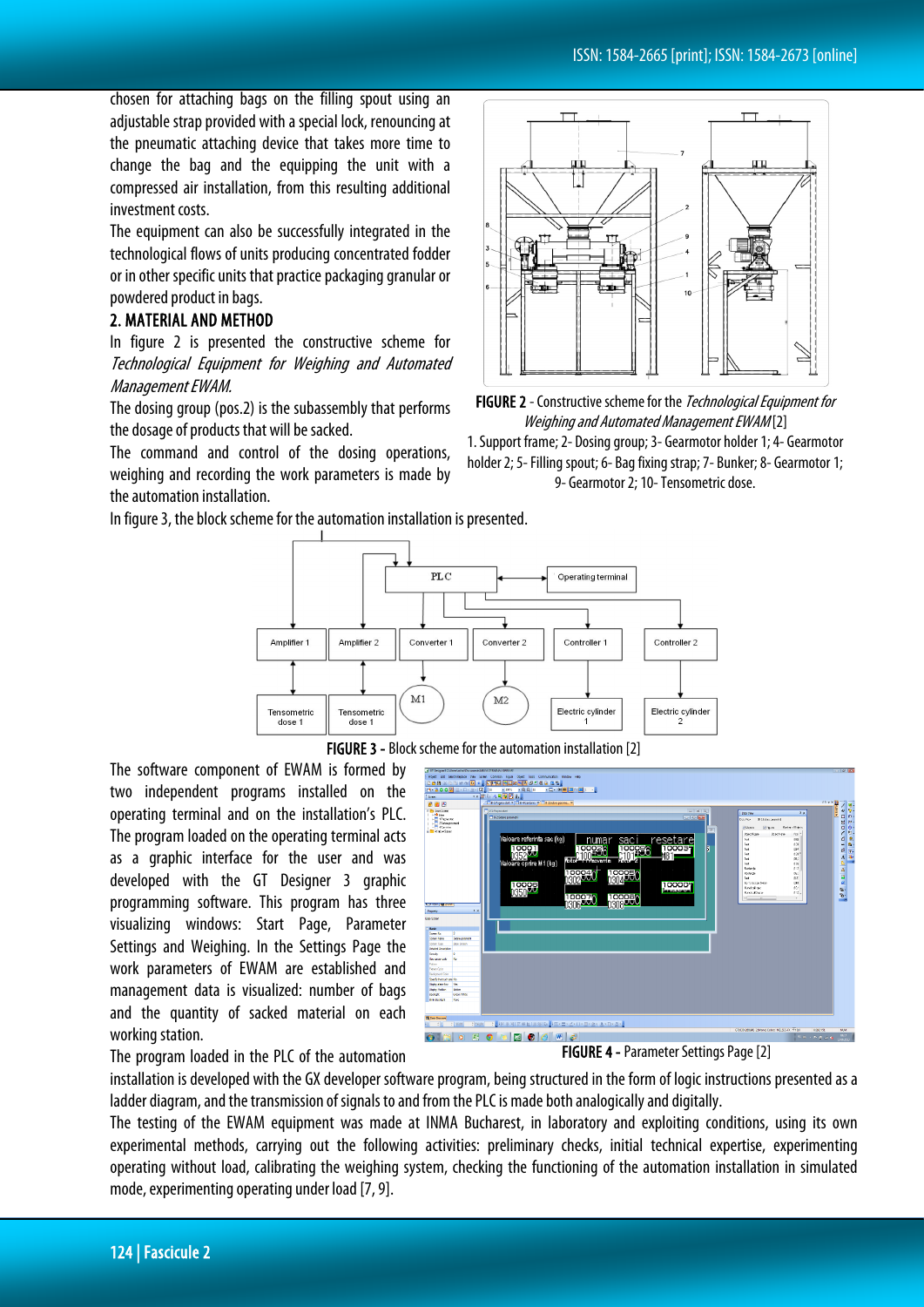| TABLE 1 - The constructive and functional characteristics of weighing and automated management equipment |                                               |                |             |  |  |  |  |  |  |
|----------------------------------------------------------------------------------------------------------|-----------------------------------------------|----------------|-------------|--|--|--|--|--|--|
| Crt. no                                                                                                  | Value<br>Parameter                            |                |             |  |  |  |  |  |  |
|                                                                                                          | Overall dimensions, mm:                       | without bunker | with bunker |  |  |  |  |  |  |
|                                                                                                          | length                                        | 1300           | 1640        |  |  |  |  |  |  |
|                                                                                                          | width                                         | 560            | 1200        |  |  |  |  |  |  |
|                                                                                                          | height                                        | 1739           | 3000        |  |  |  |  |  |  |
|                                                                                                          | Dosing auger speed, rot/min                   | 60560          |             |  |  |  |  |  |  |
|                                                                                                          | Coarse dosing auger gearmotor drive power, kW | 0.75           |             |  |  |  |  |  |  |
|                                                                                                          | Fine dosing auger gearmotor drive power, kW   | 0.37           |             |  |  |  |  |  |  |
|                                                                                                          | Productivity, bags / min                      | 3-4            |             |  |  |  |  |  |  |
|                                                                                                          | Weighing precision, %                         | ± 0.1          |             |  |  |  |  |  |  |
|                                                                                                          | Dosed quantity, kg                            | $15 - 60$      |             |  |  |  |  |  |  |

For the experiments in working conditions, two types of combined fodder and 650 type flour were used. The active power consumed by every motor was determined using the following relation:

$$
P = \sqrt{3} U^* I^* \cos \rho \tag{1}
$$

where: P - active power consumed; U - tension of electric power; I - intensity of electric power; cosρ – power factor for the electric motor ( can be read on motor label).

The total consumed power will be calculated summing the active electric powers for each motor and the power of the stabilized tension source inside the electric control panel.

The weighing precision was determined with the relation [4]:

$$
P = [(mc - mp)/mp]%
$$
 (2)

where: P – weighing precision (deviation from the programmed value);  $m_c$  – product quantity introduced in the bag determined by weighing;  $m_p$  – product quantity programmed and recorded in the system.

# 3. RESULTS

The results obtained after testing the equipment in operating conditions are shown in tables 1 and 2 and their graphic representation in figures 5 and 6. TABLE 2 – Functionaland energetic parameters [2]

|                  |                    |            |                  |                   | <b>INDLL 2</b> – Functional and cheigenc parameters [2]<br><b>Motor loading</b> | <b>Filling</b> |                 | Nb. bags/min   |                | Weighing      |         |
|------------------|--------------------|------------|------------------|-------------------|---------------------------------------------------------------------------------|----------------|-----------------|----------------|----------------|---------------|---------|
|                  |                    | Mbag prog. | <b>M</b> weighed |                   | frequency                                                                       | time           |                 | pcs            |                | precision (%) |         |
|                  |                    | (kg)       | Mweig.bag   (kg) | Mweig.bag II (kg) | (Hz)                                                                            | t.             | $t_{\parallel}$ | PI             | PII            | PI            | PII     |
|                  | Auger <sub>M</sub> |            | 25.02            | 25.01             | 5                                                                               | 14             | 12              | 4              | 4              | $+0.08$       | $+0.04$ |
|                  | Auger <sub>m</sub> | 25         | 25.02            | 25.01             |                                                                                 | 12             | 13              | 4              | 4              | $+0.08$       | $+0.04$ |
|                  | Auger <sub>M</sub> |            | 25.01            | 25.02             | 10                                                                              | 15             | 12              | 4              | 4              | $+0.04$       | $+0.08$ |
|                  | Auger $m$          |            | 25.02            | 25.02             |                                                                                 | 13             | 16              | 4              | 3              | $+0.08$       | $+0.08$ |
|                  | Auger <sub>M</sub> |            | 25.02            | 25.01             | 15                                                                              | 12             | 13              | 4              | 4              | $+0.08$       | $+0.04$ |
|                  | Auger <sub>m</sub> |            | 25.02            | 25.02             |                                                                                 | 12             | 12              | 4              | 4              | $+0.08$       | $+0.08$ |
| <b>With load</b> | Auger <sub>M</sub> |            | 30.03            | 30.02             | 5                                                                               | 17             | 16              | 3              | 4              | $+0.1$        | $+0.07$ |
|                  | Auger <sub>m</sub> |            | 30.03            | 30.01             |                                                                                 | 15             | 16              | 3              | 3              | $+0.1$        | $+0.03$ |
|                  | Auger <sub>M</sub> | 35         | 30.00            | 30.03             | 10                                                                              | 14             | 17              | 4              | 3              | $\mathbf{0}$  | $+0.1$  |
|                  | Auger <sub>m</sub> |            | 30.02            | 30.03             |                                                                                 | 14             | 16              | 4              | 3              | $+0.07$       | $+0.1$  |
|                  | Auger <sub>M</sub> |            | 30.02            | 30.02             | 15                                                                              | 16             | 15              | 3              | 4              | $+0.07$       | $+0.07$ |
|                  | Auger <sub>m</sub> |            | 30.01            | 30.03             |                                                                                 | 17             | 17              | 3              | $\overline{3}$ | $+0.03$       | $+0.1$  |
|                  | Auger <sub>M</sub> | 35         | 35.01            | 35.03             | 5                                                                               | 19             | 19              | $\overline{3}$ | $\overline{3}$ | $+0.03$       | $+0.08$ |
|                  | Auger $m$          |            | 35.03            | 35.02             |                                                                                 | 19             | 18              | 3              | 3              | $+0.08$       | $+0.06$ |







125 | Fascicule 2